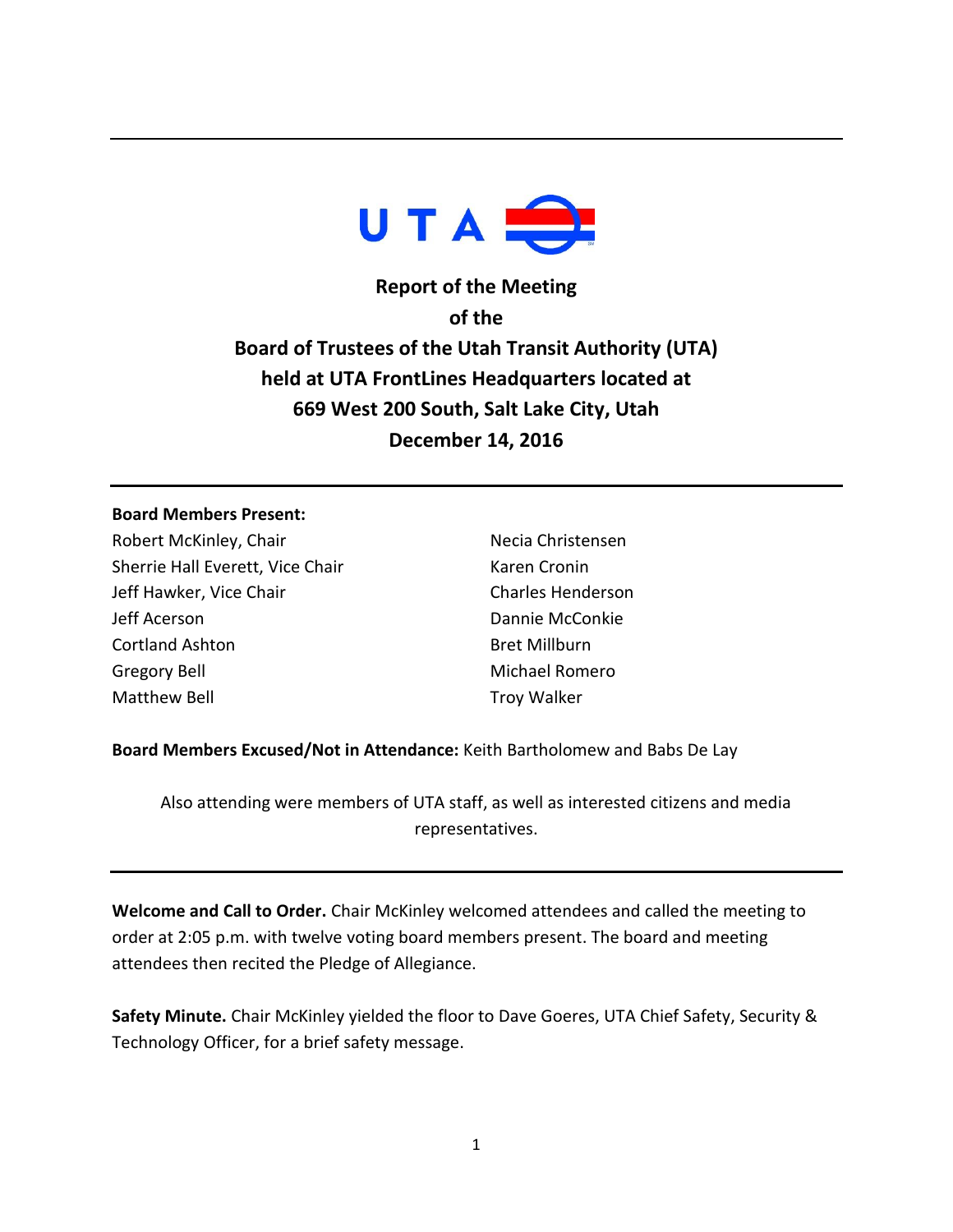**General Public Comment Period.** In-person public comment was given by George Chapman.

Trustee Greg Bell requested the chair allow Mr. Benson to reply to Mr. Chapman's remarks. Chair McKinley asked Mr. Benson to respond.

**President/CEO Report.** Jerry Benson, UTA President/CEO, delivered his monthly report to the board which included:

- Update on Provo-Orem Transportation Improvement Project (TRIP)
- Information on UTA's third party pass partnerships

Trustee Henderson joined the meeting at 2:18 p.m.

### **Resolution: R2016-12-01: 2017 Final Budget Resolution.**

**Presentation of Item.** Chair McKinley outlined the budget approval process. Robert Biles, UTA Vice President of Finance, explained adjustments that were made between the tentative budget and the final budget. Discussion ensued. Questions were posed by the board and answered by staff.

**Public Input.** In-person comment was given by George Chapman. Robert Biles, acting in his capacity as secretary to the board, indicated that 14 public comments were received online and distributed to the board.

**Board Discussion and Decision/Action.** A motion to approve the resolution was made by Trustee Henderson and seconded by Trustee Walker. Trustee Christensen responded to comments on media websites by stating that UTA's board members are paid \$50 per meeting for up to four meetings each month and do not receive bonuses. Additional questions were posed by the board and answered by staff. The motion carried by unanimous consent.

**Resolution: R2016-12-2: Resolution Providing the Holding and Giving Notice of Regular Meetings of the Board for Calendar Year 2017.**

**Presentation of Item.** The board calendar was displayed.

**Public Input.** Mr. Biles indicated that no comments for this item were received online. No in-person public comment was given.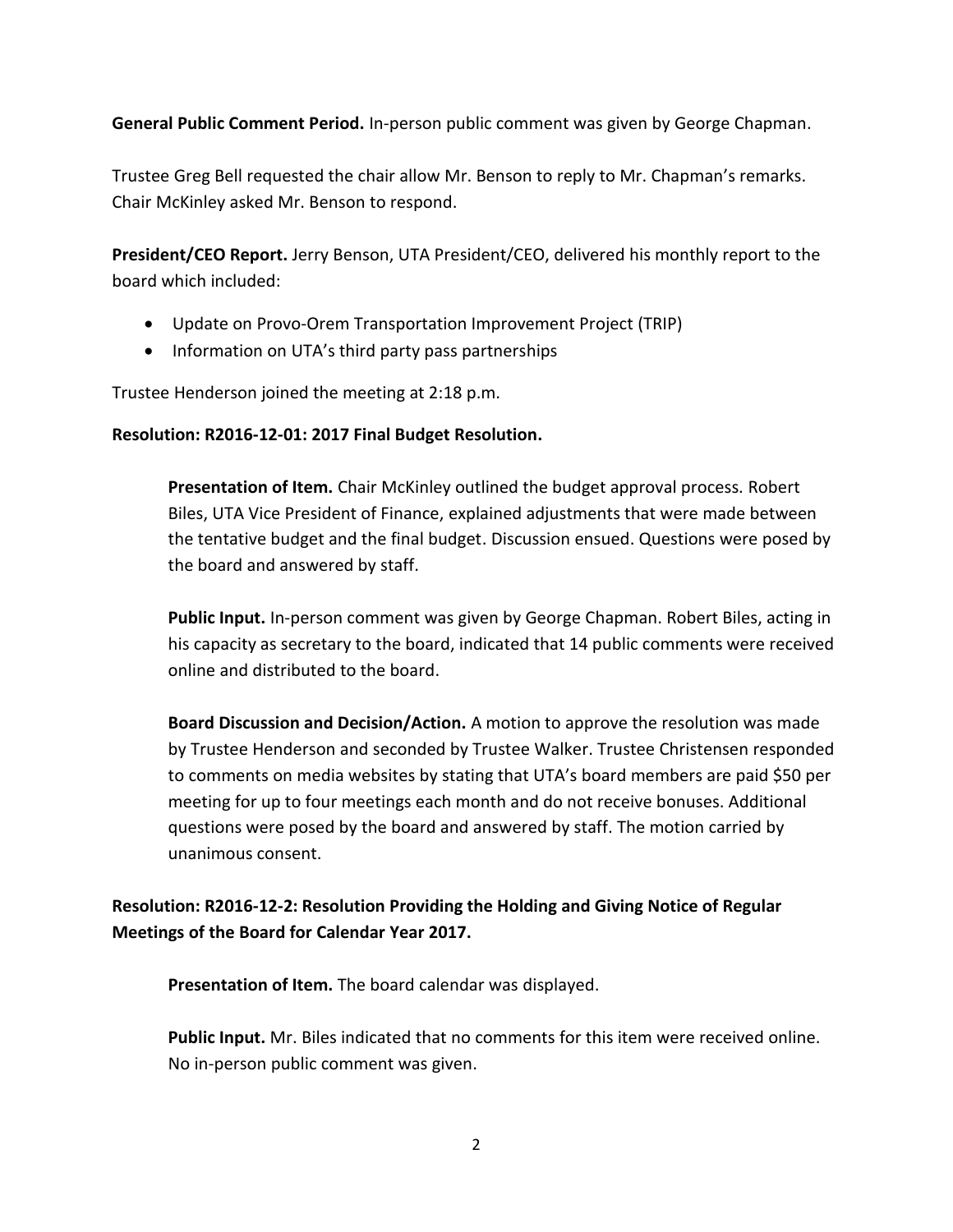**Board Discussion and Decision/Action.** A motion to approve the resolution was made by Trustee Walker and seconded by Trustee Christensen. The motion carried by unanimous consent.

**Resolution: R2016-12-03: Interlocal Assignment, Assumption and Consent – Central Wasatch Commission.**

**Presentation of Item.** Mr. Benson reviewed the history of the resolution, which initially came before the board in September 2016. He requested approval of the resolution to include approval of non-substantive changes that may be needed to the agreement distributed in the meeting packet. Chair McKinley clarified that the primary purpose of the resolution is to authorize the transfer of accounts and administrative obligations to the Central Wasatch Commission (CWC) on its formation.

**Public Input.** In-person comment was given by Joan Digiorgio, William McCarvill, Kim Mayhew (Solitude Resort), Carl Fisher (Save Our Canyons), David Litvack (Deputy Chief of Staff to Salt Lake City Mayor Jackie Biskupski), Laynee Jones, Nathan Rafferty (Ski Utah), Dave Fields (Snowbird Resort), and George Chapman. Mr. Biles indicated that no comments were received online.

**Board Discussion and Decision/Action.** A motion to approve the resolution with a request for an update to the board on any substantive changes to the agreement referenced in the resolution as well as the agreement's status was made by Trustee Henderson and seconded by Vice Chair Everett. Discussion ensued. Questions were posed by the board and answered by staff. The motion carried by unanimous consent.

# **Resolution: R2016-12-04: Title VI Update.**

**Presentation of Item.** Jayme Blakesley, UTA General Counsel, explained that the need for updating EL Policy 2.1.4 – Changes to Level of Service and EL Policy 2.4.2 – Review of Rates & Charges is to bring them into alignment with new Federal Transit Administration requirements.

**Public Input.** Mr. Biles indicated that no comments were received online. No in-person public comment was given.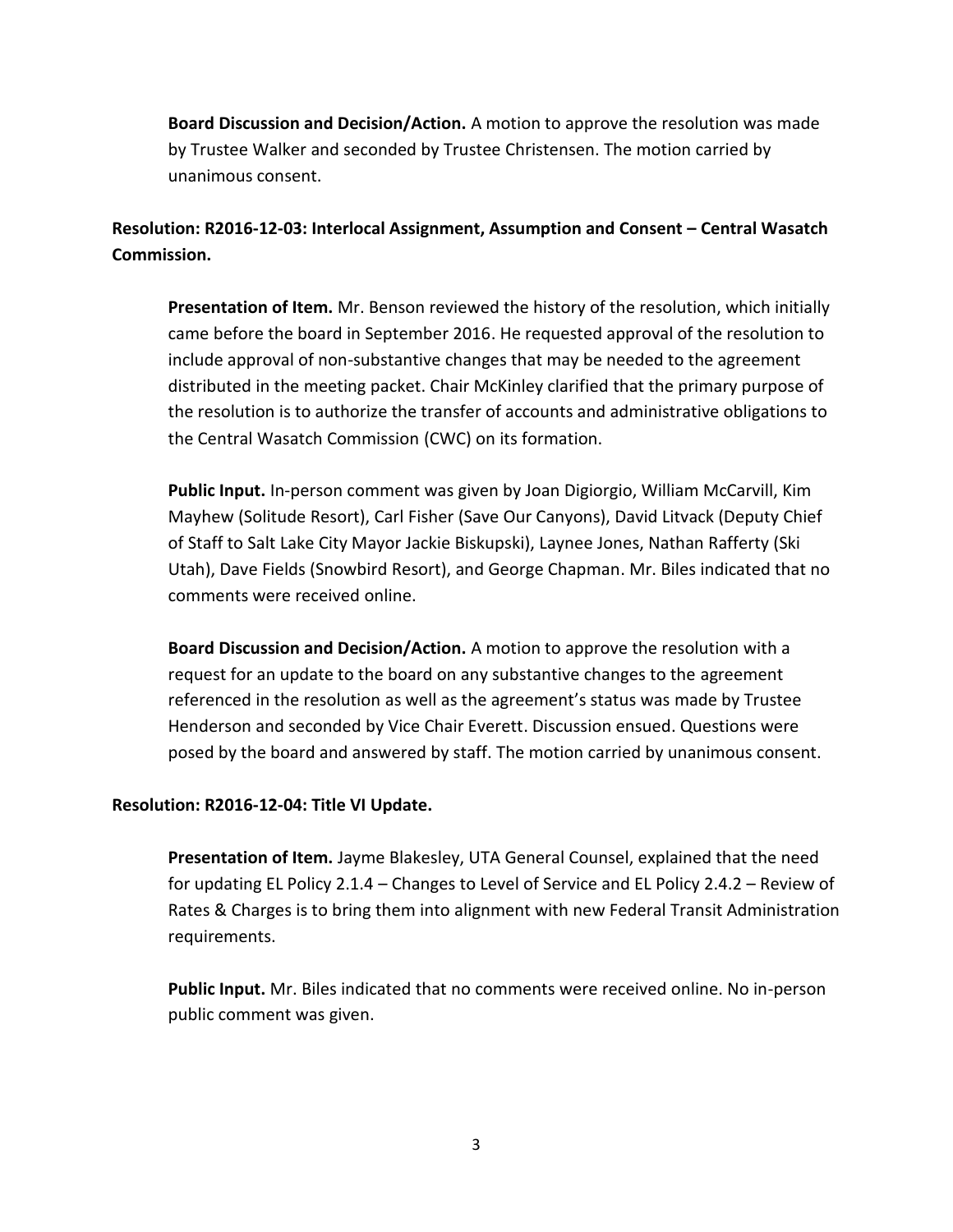**Board Discussion and Decision/Action.** A motion to approve the resolution was made by Trustee Matt Bell and seconded by Trustee Walker. The motion carried by unanimous consent.

**Closed Session.** Chair McKinley indicated there were matters to be discussed in closed session relative to real property and personnel. A motion to move into closed session was made by Trustee Millburn and seconded by Trustee Christensen. The motion carried by unanimous consent and the board moved into closed session at 3:05 p.m.

**Open Session.** A motion to return to open session was made by Trustee Matt Bell and seconded by Trustee Millburn. The motion carried by unanimous consent and the board returned to open session at 4:27 p.m.

**Action Taken Regarding Matters Discussed in Closed Session.** 

**Resolution: R2016-12-05: Chief Internal Auditor.** 

**Presentation of Item.** Chair McKinley stated that the board opted to hire Riana DeVilliers as its Chief Internal Auditor.

**Board Discussion and Decision/Action.** A motion to approve the resolution was made by Trustee Matt Bell and seconded by Trustee Walker. The motion carried by unanimous consent.

**Condemnation Proceedings on the Provo-Orem TRIP.** A motion to authorize the President/CEO, or his designee, to ask the Utah Department of Transportation to commence condemnation proceedings to acquire certain property interests necessary for the Provo-Orem TRIP, including the real property acquisitions discussed in closed session, insomuch as negotiations to acquire such property proves unsuccessful was made by Trustee Henderson and seconded by Trustee Acerson. The motion carried by majority consent, with one recusal from Dannie McConkie.

# **New Board Structure.**

**Presentation of Item.** Chair McKinley asked trustees to review the committee structure and contact him with any preferences they may have for committee assignments.